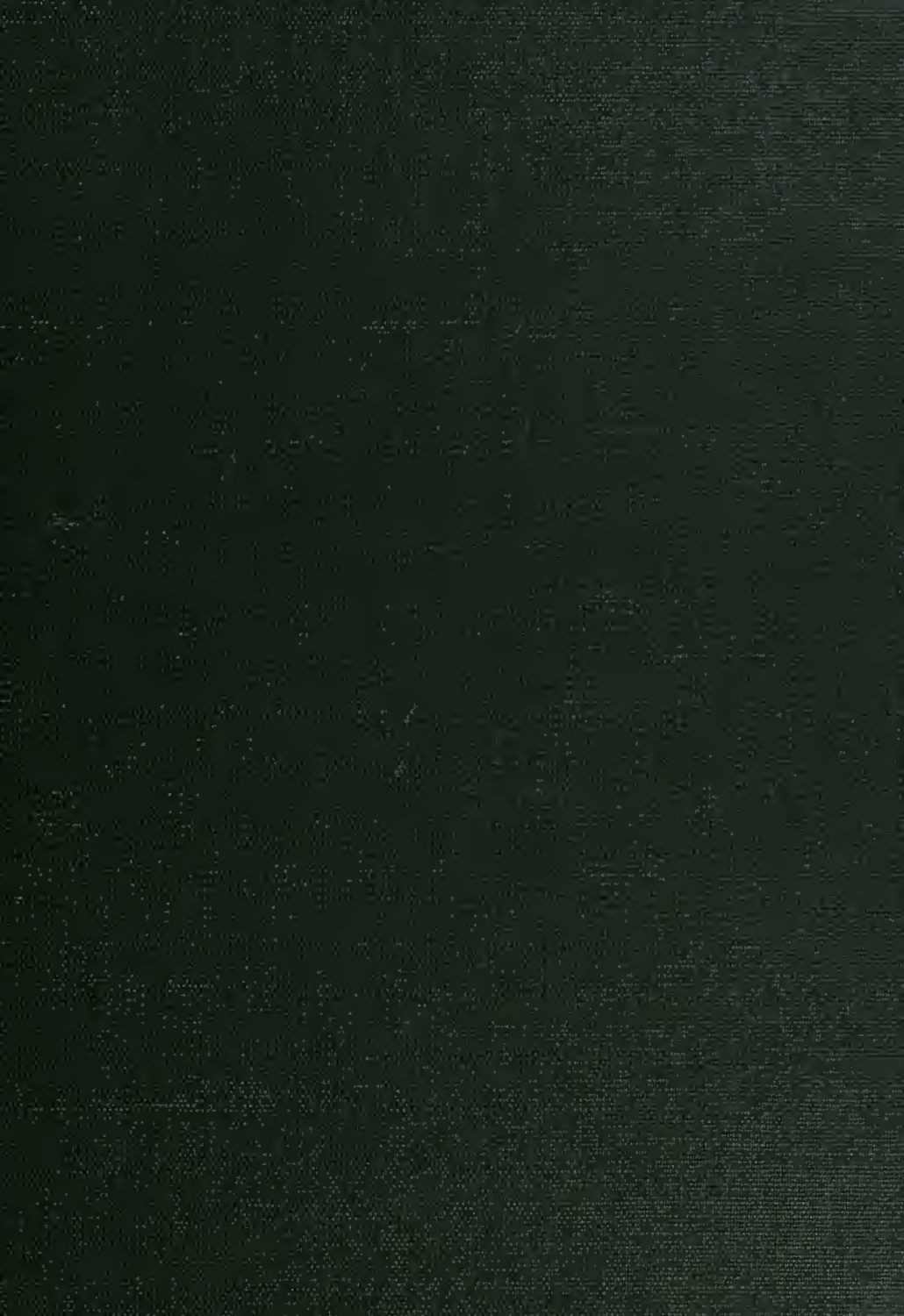

Ŷ,

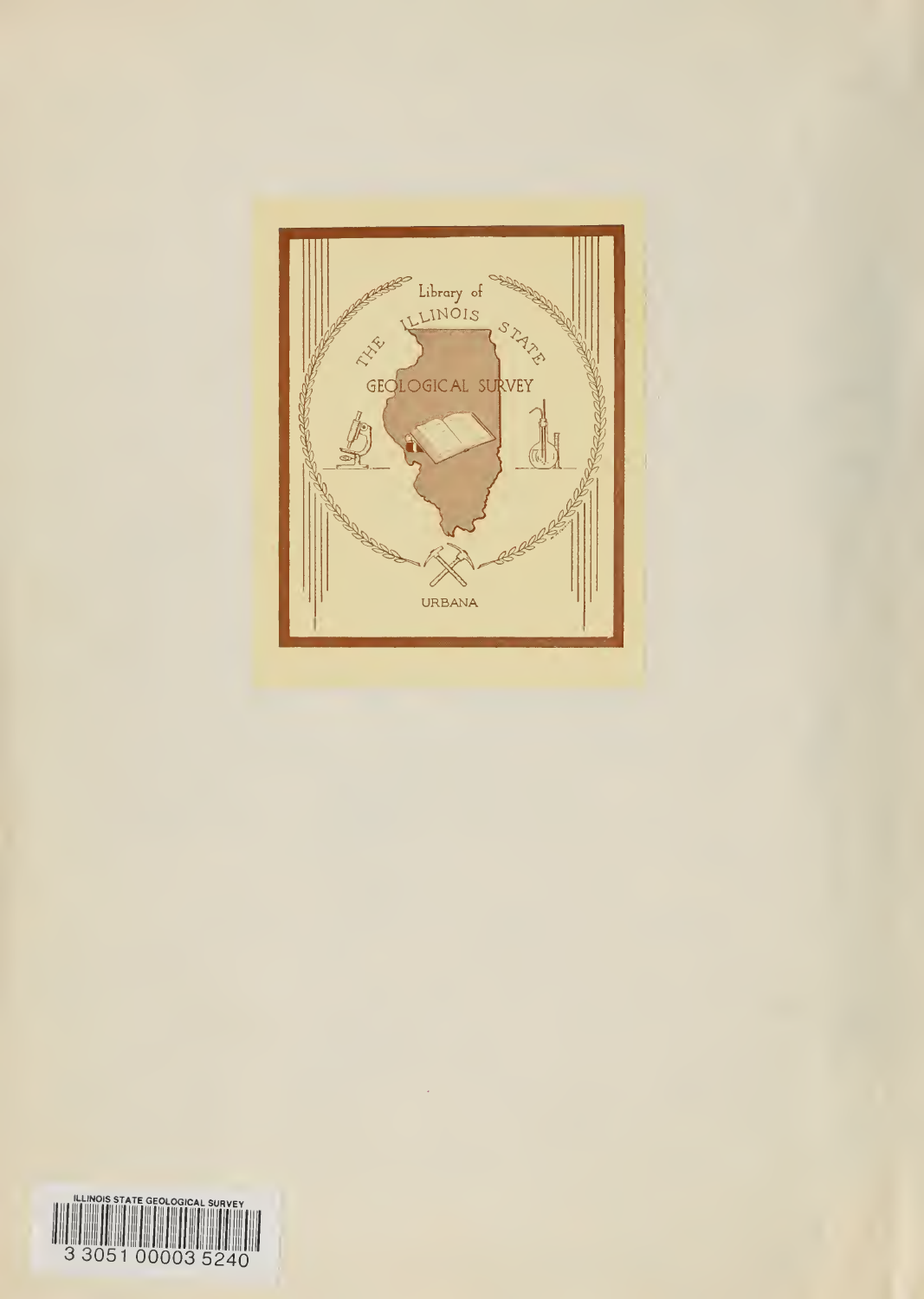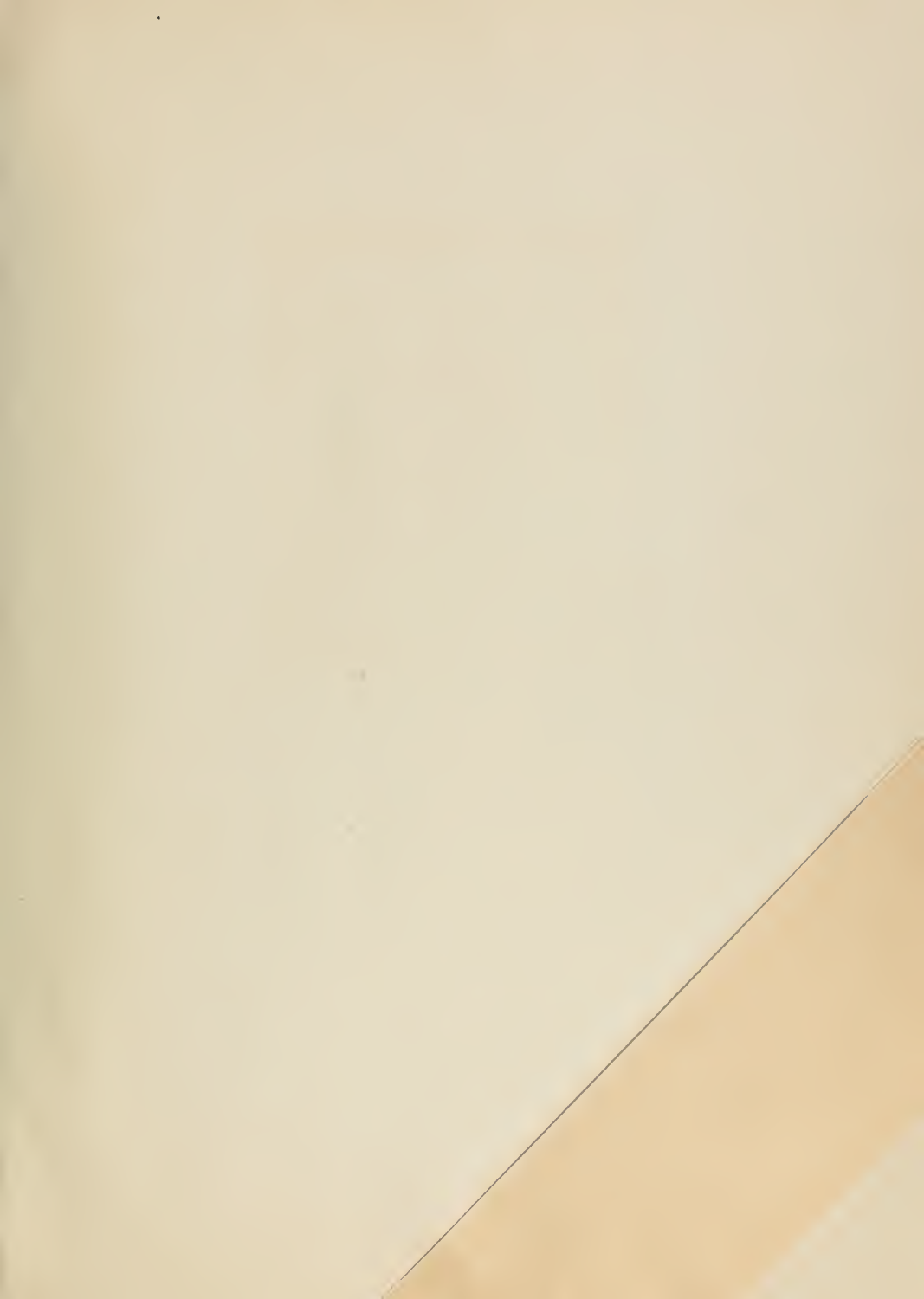Digitized by the Internet Archive in 2012 with funding from University of Illinois Urbana-Champaign

http://archive.org/details/agstoneusedinill119vosk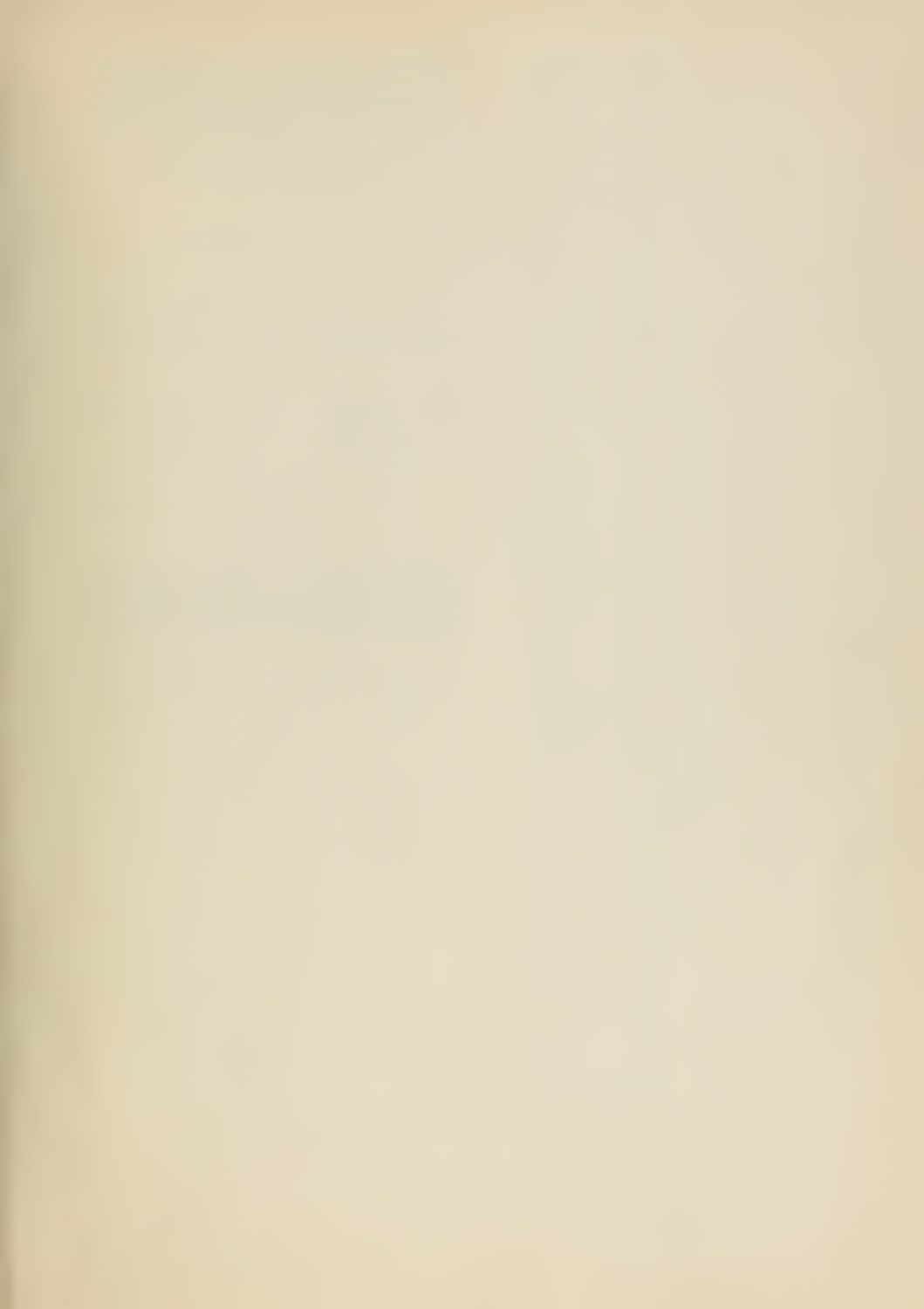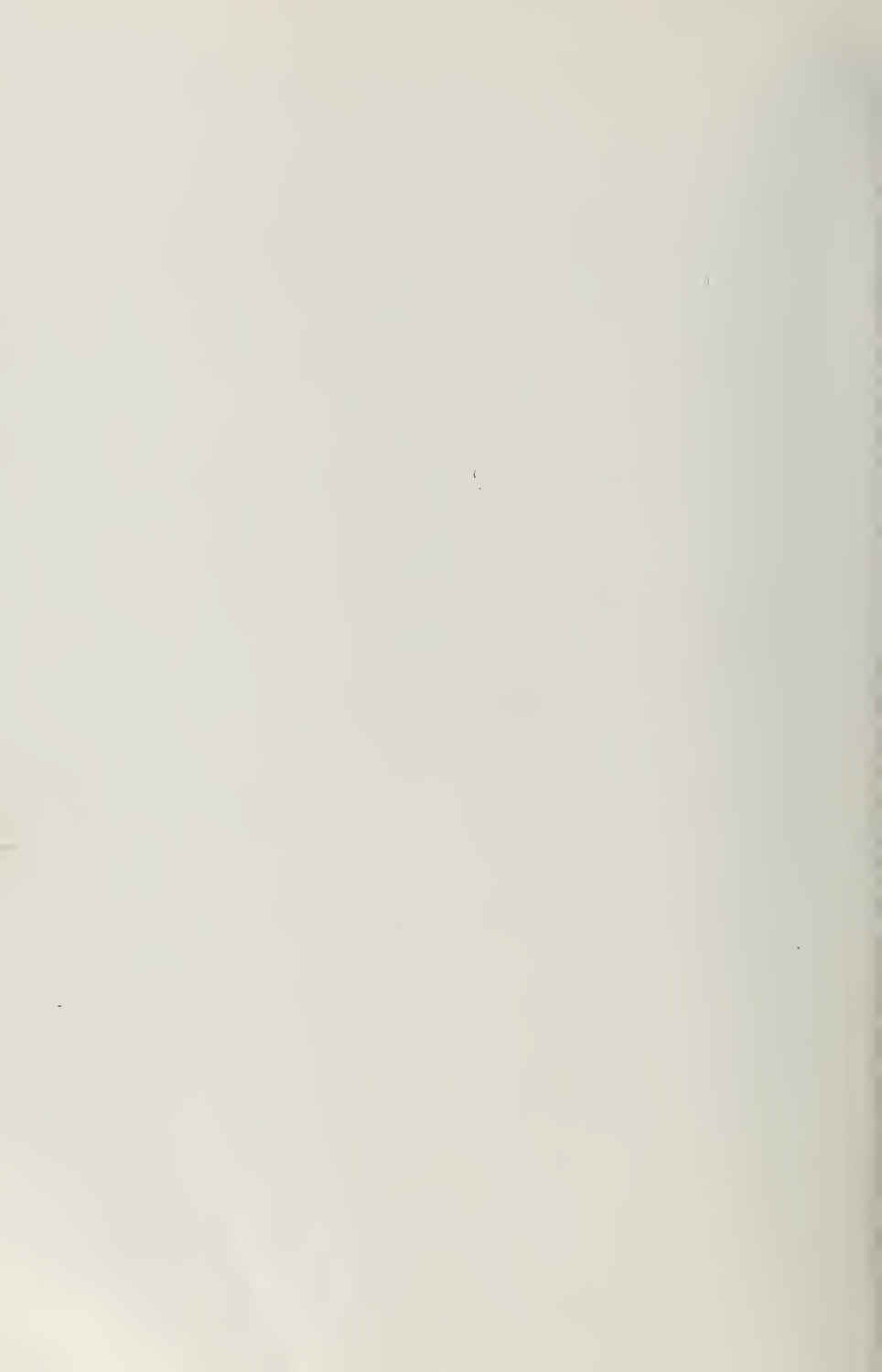State of Illinois Dwight H. Green, Governor Department of Registration and Education Frank G. Thompson, Director

Division of the STATE GEOLOGICAL SURVEY M. M. Leighton, Chief Urbana Illinois

No. 119 CIRCULAR June 1945

AGSTONE USED IN ILLINOIS IN 1944

Preliminary Annual Report

By

 $\bar{t}$ 

Walter H. Voskuil and Douglas F Stevens

 $\mathcal{L}$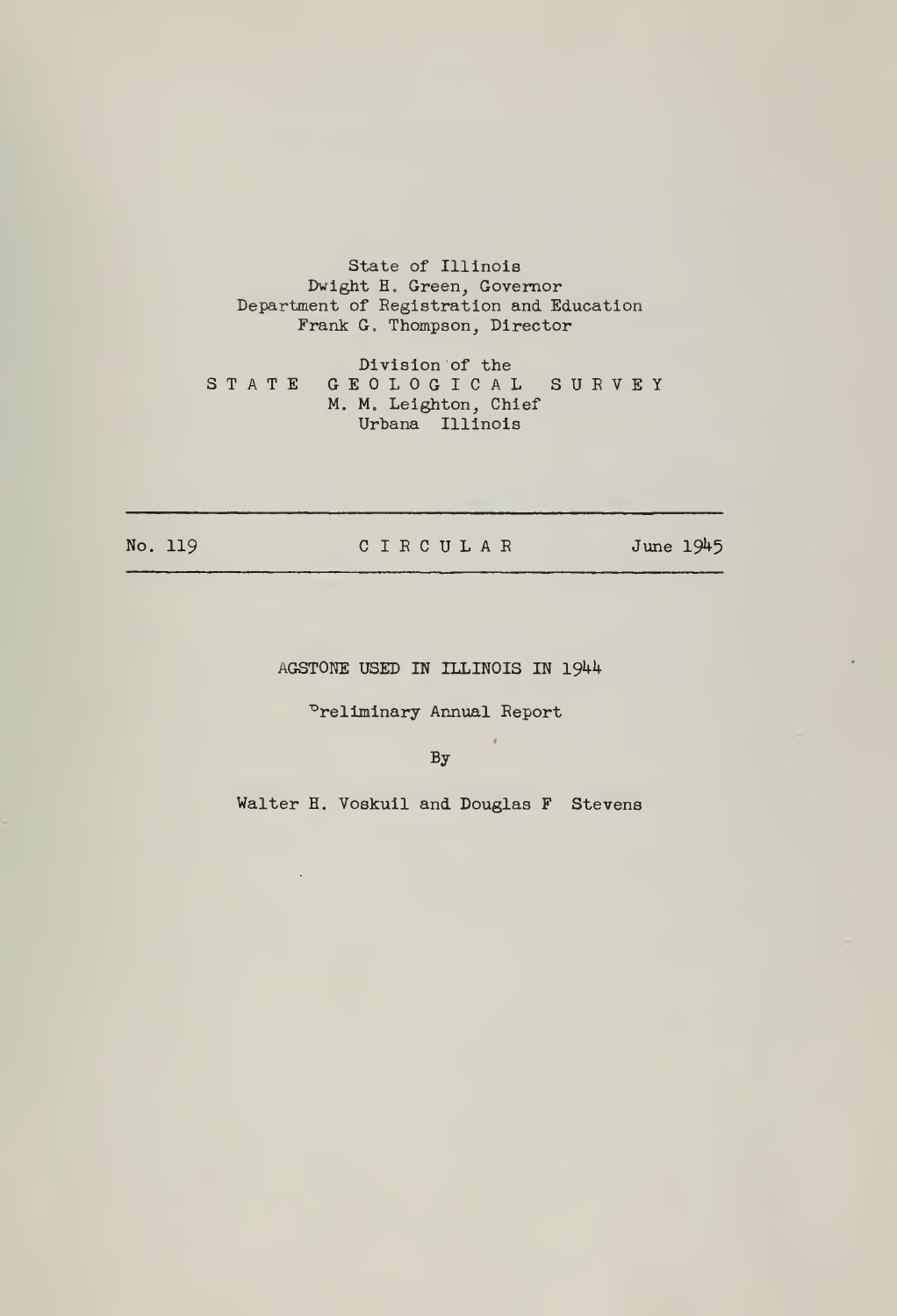$\epsilon$  $\mathcal{L}^{\text{max}}_{\text{max}}$  and  $\mathcal{L}^{\text{max}}_{\text{max}}$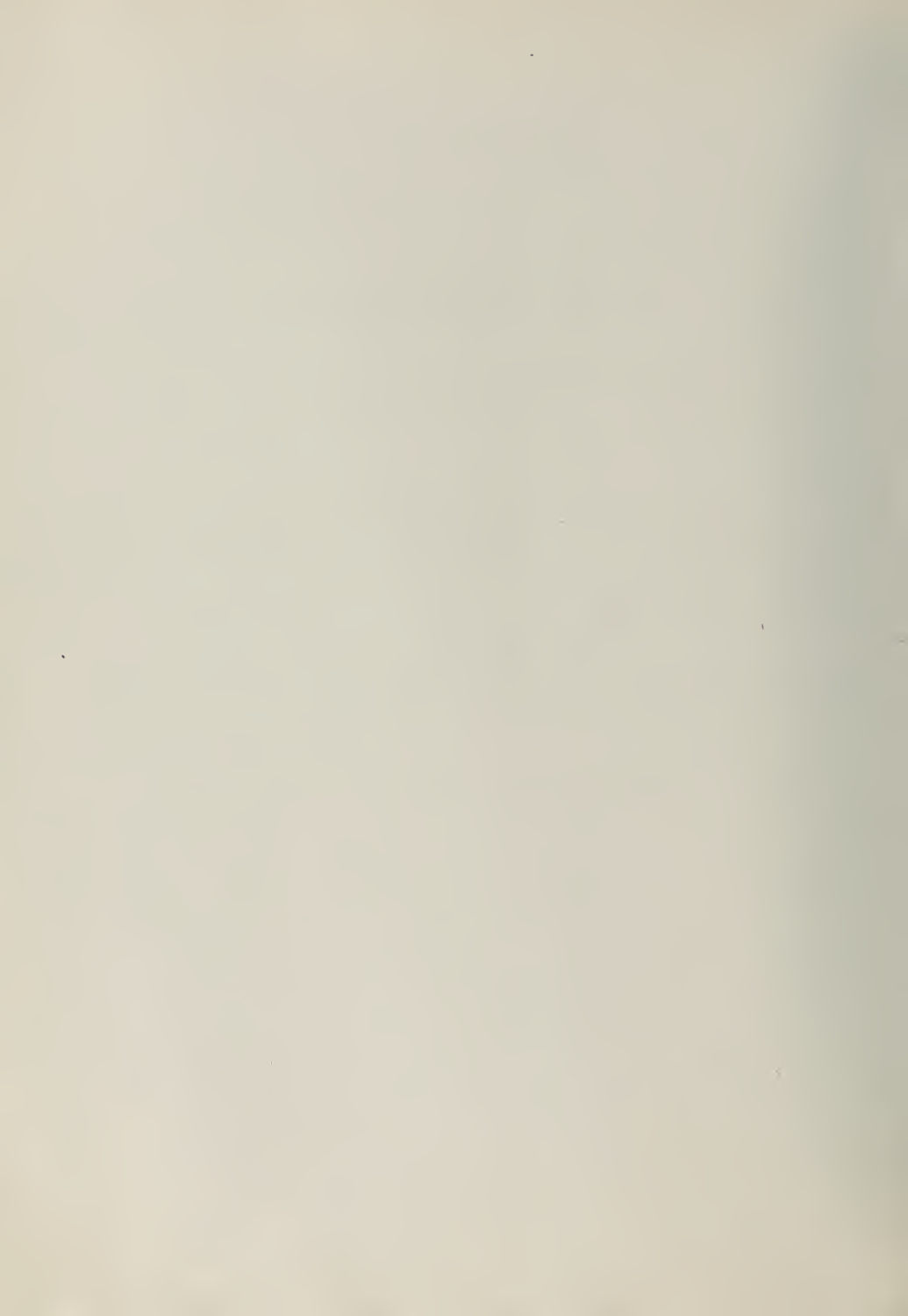## AGSTONE USED IN ILLINOIS IN 1941+

Reports of producers to the Illinois State Geological Survey show that the amount of agstone (ground limestone, dolomite, and marl) used for soil improvement in Illinois during 1944 amounted to more than 4,210,000 tons. This was abouc 31 percent more than that used in 1943 and establishes a new all-time high record.

1943 1944 Tons Value Tons Value Produced in Illinois Limestone 1,986,512 \$2,127,407 [2,500,261 |\$2,709,514] Dolomite 1,137,108 928,828 1,561,956 1,546,597 Marl 7,310 6,950 10,832 10,596 Total produced in Illinois 3,130,930 \$3,063,185 4,073,049 \$4,266,707 Less marketed in other states |  $75,971$  |  $73,692$  |  $173,211$  |  $181,500$ Produced and used in Illinois  $\begin{array}{|l} 3,054,959 \\ \end{array}$   $\uparrow$  \$2,989,493  $\begin{array}{|l} 3,899,838 \\ \end{array}$   $\uparrow$  \$4,085,207 Produced in other states and used in Illinois 166,518 | 163,115 | 314,762 | 303,679 Total agstone used in Illinois  $\left[3,221,477 \right]$  \$3,152,608  $\left[4,214,600 \right]$  \$4,388,886

a/ Table 1. - Agstone Used in Illinois, 1943 and 1944

a/ From canvass made by Illinois Geological Survey, in cooperation with Illinois Agricultural Association and Midwest Agricultural Limestone Institute.

This remarkable increase in production of agstone resulted because a few larger producers concentrated on agstone and really made it "big business." Out of 25 plants, each of which reported more than 50,000 tons sold during the year, 19 plants sold considerably more than during the previous year. Out of 90 plants, each of which reported less than 50,000 tons sold, 70 plants made small increases. Many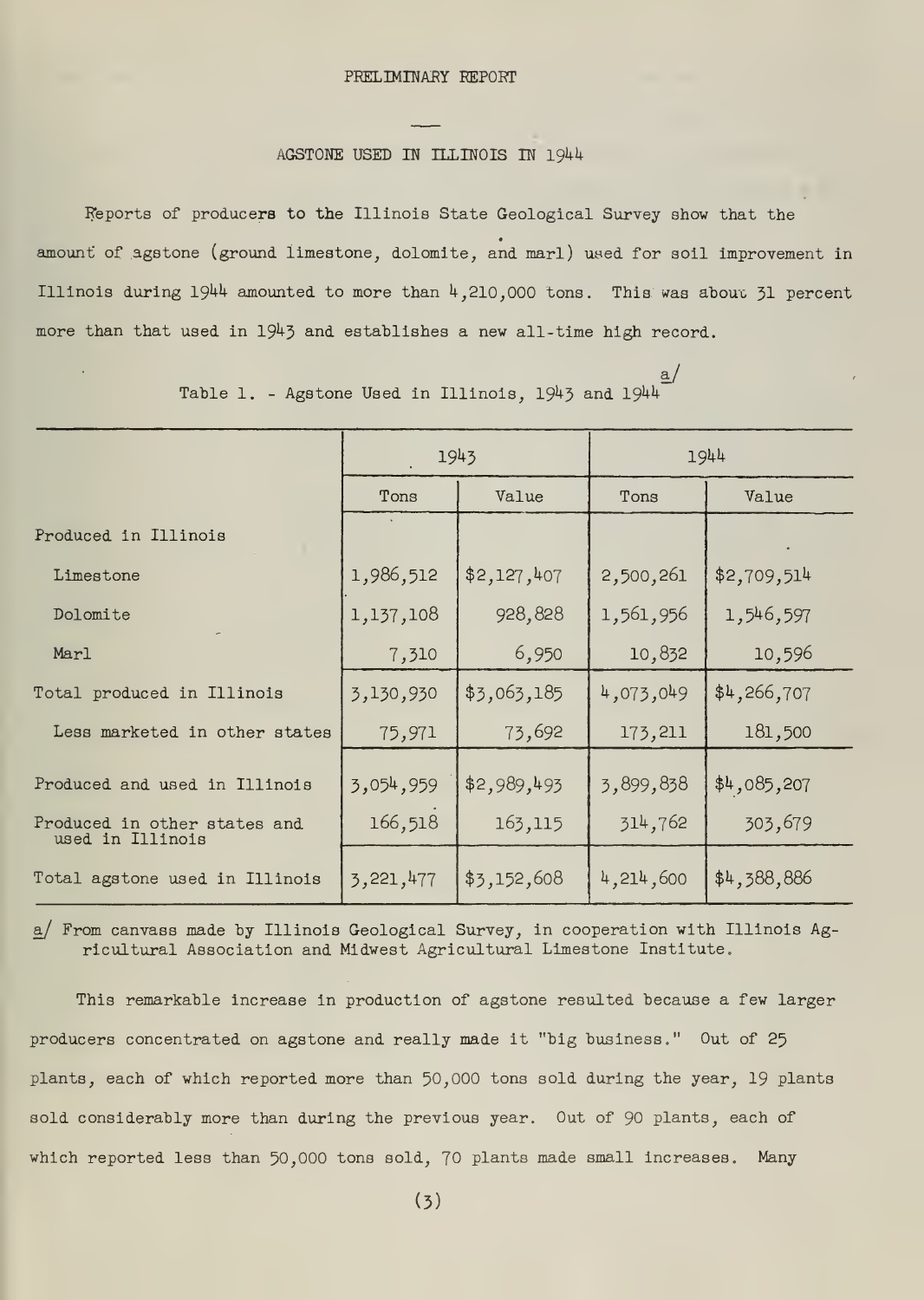producers, large and small, suffered from scarcity of labor and difficulty in securing truck transportation and repairs, due to wartime conditions.

The progressive increase of the use of agstone on Illinois farms during the years for which figures are available is shown in Table 2.

| Year                                                         | Tons                                                                                 | Value                                                                                  | Av.                                                     | Year                                                                         | Tons                                                                                                                         | Value                                                                                                                            | Av.                                                                     |
|--------------------------------------------------------------|--------------------------------------------------------------------------------------|----------------------------------------------------------------------------------------|---------------------------------------------------------|------------------------------------------------------------------------------|------------------------------------------------------------------------------------------------------------------------------|----------------------------------------------------------------------------------------------------------------------------------|-------------------------------------------------------------------------|
| 1927<br>1928<br>1929<br>1930<br>1931<br>1932<br>1933<br>1934 | 647,155<br>565,001<br>947,798<br>868,426<br>268,874<br>164,933<br>227,466<br>491,644 | \$579,639<br>511,005<br>843,693<br>740,785<br>241,376<br>140,969<br>165,667<br>319,604 | \$0.90<br>.91<br>.89<br>.86<br>.90<br>.86<br>.73<br>.65 | 1935<br>1936<br>1937<br>1938<br>1939<br>1940<br>1941<br>1942<br>1943<br>1944 | 379,555<br>1,114,466<br>1,310,513<br>1,251,263<br>1,497,458<br>2,365,663<br>3,084,855<br>3,866,568<br>3,221,477<br>4,214,600 | \$<br>268,139<br>871,862<br>1,279,981<br>1,247,150<br>1,318,173<br>1,999,850<br>2,873,536<br>3,600,313<br>3,152,608<br>4,388,886 | \$0.71<br>.78<br>.97<br>1.00<br>.88<br>.84<br>.93<br>.93<br>.98<br>1.04 |

a)<br>Table 2. - Agstone Used in Illinois Annually, 1927-1944

 $a/$  U.S. Bureau of Min $\circ$ a, 1927-29; Ill. Agr. Assoc., 1930; Ill. Geol. Survey, 1931-44. During  $1944$ , agstone was produced in  $48$  of the 102 counties of the State. Of

the total amount used during the year, 92.5 percent was produced in Illinois.

Table 3 gives the use of agstone by counties in Illinois during  $1944$ , showing the amounts produced in Illinois and in other states. It also shows the arable land in each county and the average quantity of agstone used, in pounds per acre of arable land. These data are from producers who reported sales of agstone in specific counties, or are estimates by county farm advisers, whichever is the larger Production not accounted for in either of the above figures is given at the bottom of the table marked "counties not specified." The total amount used in Illinois is based on actual deliveries in Illinois reported by producers.

Table  $4$  gives the total amount of agstone produced in other states but marketed in Illinois. Table <sup>5</sup> gives the total amount produced in Illinois which was marketed in other states.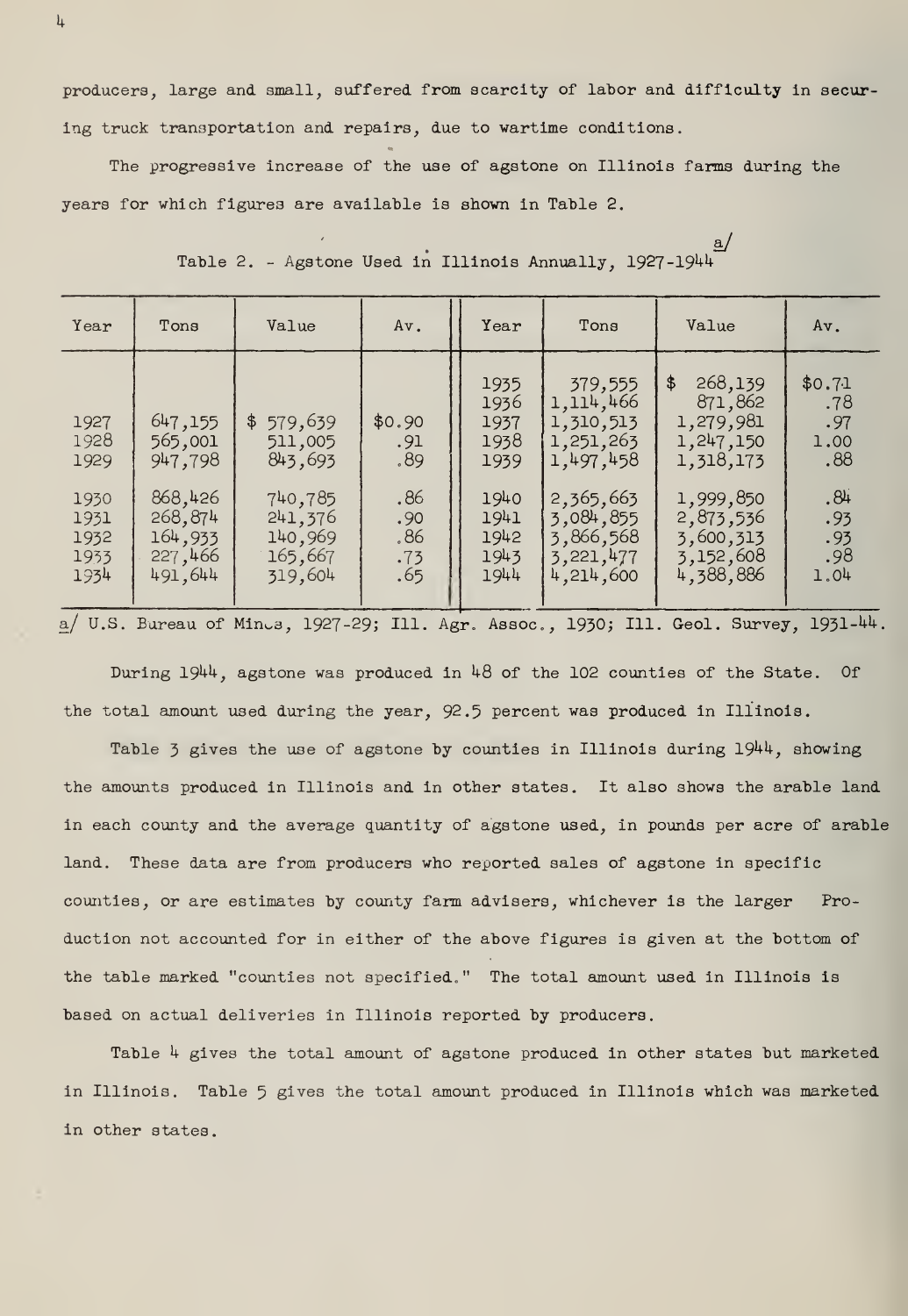## Table 3 - Agstone Used in Illinois, by Counties,  $1943$  and  $1944$

 $\hat{\mathcal{A}}$ 

| County                                              | Total used<br>in 1943<br>$(T$ ons)             | Tons used in 1944                                                   |                                 |                                                 | Acres of                                            |                                         | Pounds used                                   |
|-----------------------------------------------------|------------------------------------------------|---------------------------------------------------------------------|---------------------------------|-------------------------------------------------|-----------------------------------------------------|-----------------------------------------|-----------------------------------------------|
|                                                     |                                                | Produced                                                            | Produced in                     | <b>Total Used</b>                               | arable land<br>$(1939$ census)                      |                                         | per acre                                      |
| Adams<br>Alexander<br>Bond<br>Boone<br><b>Brown</b> | 65,551<br>8,374<br>20,080<br>12,342<br>15,000  | <u>in Illinois</u><br>49,000<br>9,200<br>39,100<br>15,700<br>10,000 | other states in Illinois<br>900 | 49,000<br>9,200<br>40,000<br>15,700<br>10,000   | 252,446<br>49,866<br>122,224<br>115,849<br>71,549   | 1943<br>519<br>336<br>329<br>213<br>419 | 1944<br>388<br>370<br>655<br>272<br>282       |
| Bureau<br>Calhoun<br>Carroll<br>Cass<br>Champaign   | 32,862<br>15,906<br>34,800<br>14,096<br>26,869 | 95,800<br>16,000<br>33,000<br>25,000<br>29,700                      | 5,500<br>300                    | 101,300<br>16,000<br>33,000<br>25,000<br>30,000 | 352,777<br>62,607<br>151,498<br>137,405<br>487,052  | 186<br>508<br>459<br>205<br>110         | 572<br>510<br>435<br>363<br>123               |
| Christian<br>Clark<br>Clay<br>Clinton<br>Coles      | 56,176<br>52,300<br>23,083<br>34,732<br>37,059 | 51,700<br>40,300<br>13,000<br>35,500<br>30,000                      | 17,100<br>1,500                 | 51,700<br>40,300<br>30,100<br>37,000<br>30,000  | 317,469<br>147,721<br>147,932<br>184,463<br>204,186 | 354<br>708<br>312<br>377<br>363         | 320<br>546<br>407<br>401<br>294               |
| Cook<br>Crawford<br>Cumberland<br>DeKalb<br>DeWitt  | 39,140<br>38,755<br>19,413<br>25,910<br>4,797  | 46,400<br>24,600<br>30,000<br>50,000<br>4,500                       | 5,400                           | 46,400<br>30,000<br>30,000<br>50,000<br>4,500   | 174,178<br>129,019<br>111,117<br>300,180<br>178,758 | 449<br>601<br>349<br>173<br>54          | 532<br>464<br>540<br>314<br>50                |
| Douglas<br>DuPage<br>Edgar<br>Edwards<br>Effingham  | 10,519<br>26,790<br>35,281<br>19,524<br>36,019 | 4,000<br>26,100<br>30,000<br>8,500<br>32,500                        | 8,400<br>7,000                  | 4,000<br>26,100<br>30,000<br>16,900<br>39,500   | 203,651<br>98,841<br>255,054<br>79,811<br>153,841   | 103<br>542<br>277<br>489<br>468         | 39<br>530<br>235<br>423<br>516                |
| Fayette<br>Ford<br>Franklin<br>Fulton<br>Gallatin   | 29,604<br>20,531<br>23,556<br>12,492<br>13,325 | 18,000<br>20,000<br>13,000<br>7,900<br>30,000                       | 2,500<br>4,200<br>3,100         | 20,500<br>20,000<br>17,200<br>11,000<br>30,000  | 207,106<br>235,032<br>101,537<br>267,772<br>102,638 | 286<br>175<br>464<br>93<br>260          | 198<br>170<br>338<br>83<br>580                |
| Greene<br>Grundy<br>Hamilton<br>Hancock<br>Hardin   | 20,622<br>27,098<br>14,184<br>44,015<br>7,651  | 17,700<br>18,000<br>9,600<br>43,000<br>31,300                       | 6,100<br>4,000                  | 17,700<br>18,000<br>15,700<br>47,000<br>31,300  | 164,814<br>193,637<br>126,415<br>265,043<br>21,367  | 250<br>280<br>224<br>332<br>716         | 215<br>$187$ $^{\circ}$<br>248<br>354<br>2940 |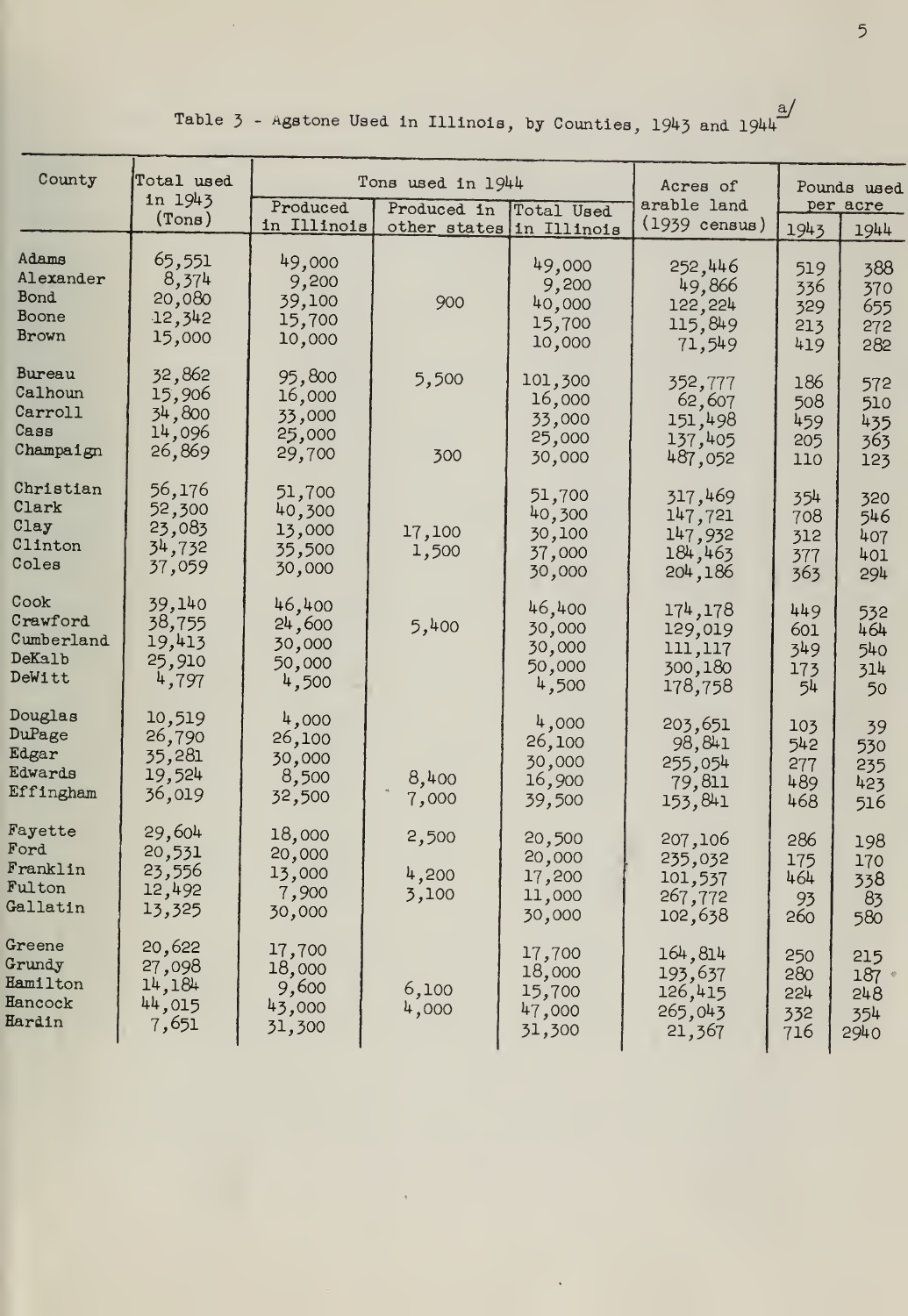a/ Table 3 - Agatone Uaed in Illinois, by Counties, 19I+3 and 1944 - Continued

| County                                                               | Total used                                      |                                                 | Tons used in 1944           |                                                 | Pounds used<br>Acres of<br>per acre                  |                                 |                                 |
|----------------------------------------------------------------------|-------------------------------------------------|-------------------------------------------------|-----------------------------|-------------------------------------------------|------------------------------------------------------|---------------------------------|---------------------------------|
|                                                                      | in 1943<br>$(\texttt{Tons})$                    | Produced<br>in Illinois                         | Produced in<br>other states | Total used<br>in Illinois                       | Arable land<br>$(1939$ census)                       | 1943                            | 1944                            |
| Henderson<br>Henry<br>Iroquois<br>Jackson<br>Jasper                  | 30,600<br>67,633<br>75,273<br>21,745<br>42,923  | 54,700<br>75,100<br>56,900<br>21,100<br>50,300  | 700<br>14,900<br>3,100      | 55,400<br>90,000<br>60,000<br>21,100<br>50,300  | 127,291<br>327,034<br>536,438<br>147,931<br>174,186  | 481<br>414<br>281<br>294<br>492 | 900<br>550<br>224<br>286<br>620 |
| Jefferson<br>Jersey<br>JoDaviess<br>Johnson<br>Kane                  | 57,022<br>12,300<br>25,300<br>10,687<br>21,445  | 22,200<br>17,500<br>29,200<br>9,000<br>71,000   | 49,800<br>800               | 72,000<br>17,500<br>30,000<br>9,000<br>71,000   | 146,453<br>104,793<br>144,530<br>59,742<br>210,186   | 779<br>235<br>350<br>358<br>204 | 984<br>334<br>415<br>301<br>675 |
| Kankakee<br>Kendall<br>Knox<br>Lake<br>LaSalle                       | 81,355<br>30,588<br>35,054<br>7,858<br>71,965   | 64,000<br>30,000<br>29,600<br>9,600<br>125,000  | 27,600                      | 64,000<br>30,000<br>57,200<br>9,600<br>125,000  | 300,394<br>150,326<br>253,753<br>108,847<br>506,546  | 542<br>407<br>276<br>144<br>284 | 422<br>400<br>452<br>176<br>493 |
| Lawrence<br>$\operatorname{Lee}$<br>Livingston<br>Logan<br>McDonough | 10,052<br>77,018<br>34,927<br>21,617<br>20,267  | 11,600<br>125,000<br>87,700<br>79,700<br>29,700 | 4,000<br>300                | 15,600<br>125,000<br>87,700<br>79,700<br>30,000 | 122,007<br>317,176<br>522,760<br>305,432<br>225,530  | 165<br>486<br>134<br>142<br>180 | 253<br>790<br>336<br>522<br>267 |
| McHenry<br>McLean<br>Macon<br>Macoupin<br>Madison                    | 27,407<br>102,245<br>36,074<br>25,009<br>26,106 | 40,200<br>75,000<br>33,600<br>16,200<br>40,000  | 200<br>600                  | 40,200<br>75,000<br>33,800<br>16,800<br>40,000  | 211,577<br>557,076<br>263,970<br>263,157<br>256,470  | 259<br>367<br>273<br>190<br>204 | 380<br>269<br>254<br>128<br>311 |
| Marion<br>Marshall<br>Mason<br>Massac<br>Menard                      | 38,733<br>13,896<br>21,231<br>20,180<br>15,526  | 17,200<br>10,600<br>33,000<br>11,000<br>21,400  | 20,400                      | 37,600<br>10,600<br>33,000<br>11,000<br>21,400  | 171,342<br>158,028<br>225,535<br>56,261<br>128,395   | 452<br>176<br>188<br>717<br>575 | 440<br>134<br>293<br>391<br>332 |
| Mercer<br>Monroe<br>Montgomery<br>Morgan<br>Moultrie                 | 20,429<br>35,712<br>53,955<br>9,300<br>32.,926  | 17,300<br>39,400<br>35,100<br>20,000<br>16,100  | 2,700<br>1,600<br>700       | 20,000<br>39,400<br>36,700<br>20,000<br>16,800  | 190,569<br>144,902<br>248,528<br>220, 259<br>154,637 | 214<br>493<br>434<br>84<br>426  | 210<br>544<br>297<br>182<br>218 |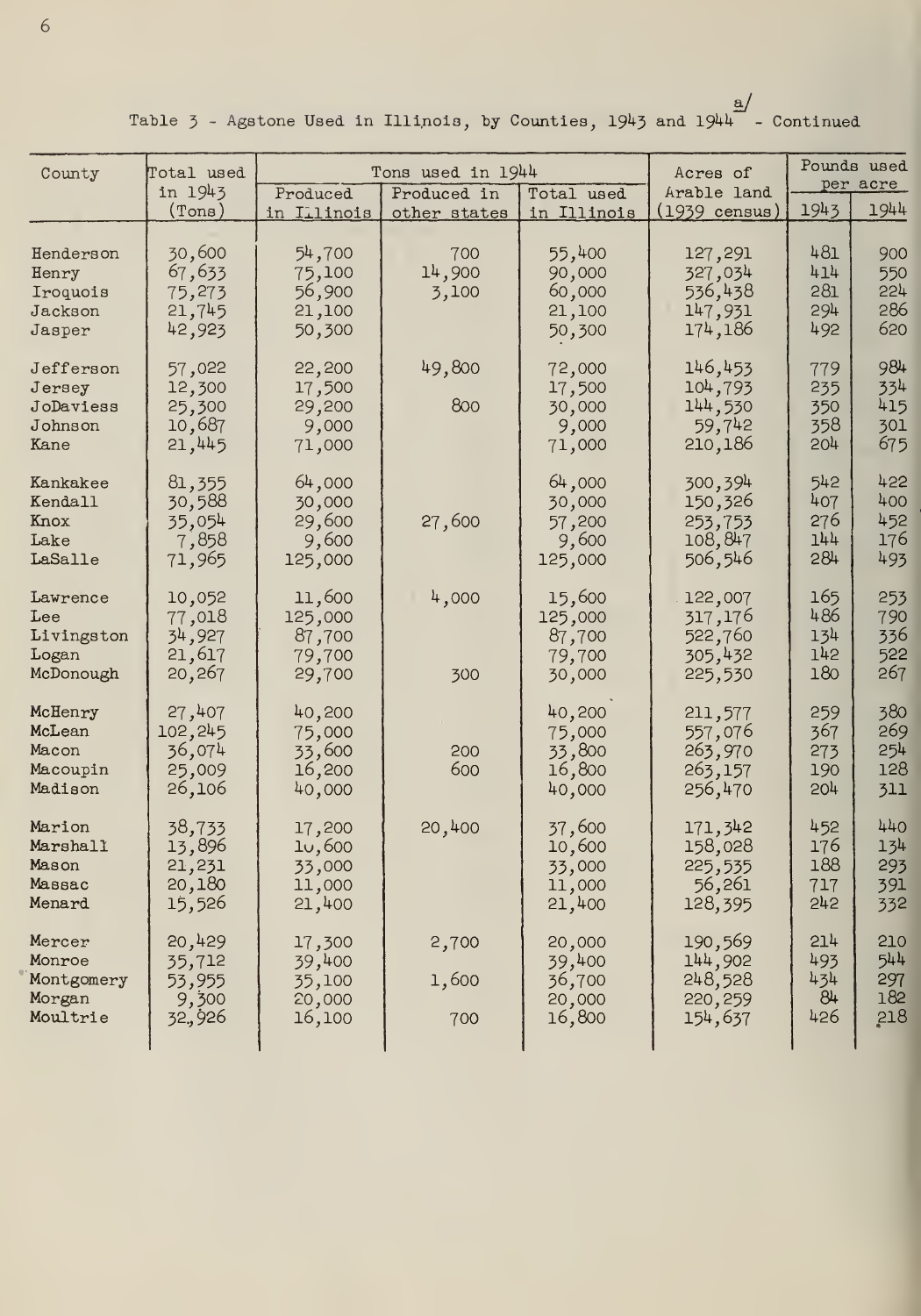| County                                                     | Total used                                     |                                                | Tons used in 1944               | Acres of                                       |                                                     | Pounds used                     |                                 |
|------------------------------------------------------------|------------------------------------------------|------------------------------------------------|---------------------------------|------------------------------------------------|-----------------------------------------------------|---------------------------------|---------------------------------|
|                                                            | in 1943<br>$(\text{Tons})$                     | Produced<br>in Illinois                        | Produced in<br>other states     | Total used<br>in Illinois                      | arable land<br>$(1939 \text{ census})$              | 1943                            | per acre<br>1944                |
| Ogle<br>Peoria<br>Perry<br>Piatt<br>Pike                   | 40,134<br>52,807<br>16,170<br>11,655<br>14,547 | 60,000<br>75,000<br>10,500<br>19,600<br>40,000 | 6,300<br>400                    | 60,000<br>75,000<br>16,800<br>20,000<br>40,000 | 309,633<br>203,084<br>126,300<br>210,451<br>232,460 | 259<br>520<br>256<br>111<br>125 | 388<br>740<br>267<br>190<br>343 |
| Pope<br>Pulaski<br>Putnam<br>Randolph<br>Richland          | 7,856<br>$-7,158$<br>7,852<br>45,876<br>16,686 | 6,500<br>12,500<br>11,800<br>43,400<br>10,900  | 6,600<br>13,500                 | 6,500<br>12,500<br>11,800<br>50,000<br>24,400  | 52,202<br>53,830<br>56,148<br>196,442<br>132,767    | 301<br>266<br>278<br>467<br>252 | 249<br>464<br>420<br>510<br>368 |
| Rock Island<br>St. Clair<br>Saline<br>Sangamon<br>Schuyler | 30,107<br>73,599<br>20,581<br>42,922<br>7,100  | 74,300<br>78,400<br>23,700<br>60,500<br>2,500  | 700                             | 75,000<br>78,400<br>23,700<br>60,500<br>2,500  | 127,185<br>229,600<br>99,227<br>358,668<br>123,785  | 474<br>641<br>415<br>239<br>115 | 1180<br>680<br>477<br>337<br>41 |
| Scott<br>Shelby<br>Stark<br>Stephenson<br>Tazewell         | 4,138<br>33,731<br>11,676<br>42,000<br>16,958  | 15,000<br>36,500<br>10,300<br>50,000<br>30,000 | 2,500                           | 15,000<br>36,500<br>12,800<br>50,000<br>30,000 | 87,070<br>283,990<br>121,264<br>212,702<br>265,832  | 95<br>238<br>192<br>395<br>128  | 345<br>258<br>212<br>470<br>226 |
| Union<br>Vermilion<br>Wabash<br>Warren<br>Washington       | 19,130<br>43,750<br>8,705<br>58,930<br>38,281  | 24,700<br>50,000<br>6,900<br>74,700<br>23,700  | 3,100<br>300<br>31,300          | 24,700<br>50,000<br>10,000<br>75,000<br>55,000 | 94,140<br>390,901<br>80,345<br>210,953<br>211,504   | 407<br>224<br>217<br>559<br>362 | 525<br>256<br>250<br>710<br>517 |
| Wayne<br>White<br>Whiteside<br>Will<br>Williamson          | 48,486<br>21,049<br>75,636<br>55,229<br>15,920 | 18,500<br>49,200<br>82,500<br>39,100<br>24,500 | 41,500<br>6,200<br>2,500<br>500 | 60,000<br>55,400<br>85,000<br>39,100<br>25,000 | 215,527<br>189,016<br>274,505<br>345,147<br>86,222  | 450<br>222<br>551<br>321<br>369 | 558<br>570<br>618<br>227<br>581 |
| Winnebago<br>Woodford<br>County not<br>specified           | 35,000<br>19,024<br>125,970                    | 25,000<br>21,200<br>405,300                    | 6,000                           | 25,000<br>21,200<br>411,300                    | 180,603<br>222,776                                  | 388<br>171<br>---               | 277<br>190<br>---               |
| Total                                                      | 3,221,477                                      | 3,899,800                                      | 314,800                         | 4,214,600                                      | 20, 201, 195                                        | Av.<br>318                      | Av.<br>417                      |

a/ Table 3 - Agstone Used in Illinois, by Counties, 1943 and 1944 - Concluded

a/ Compiled from canvass made by Illinois Geological Survey, in cooperation with Illinois Agricultural Association and Midwest Agricultural Limestone Institute.

 $\epsilon$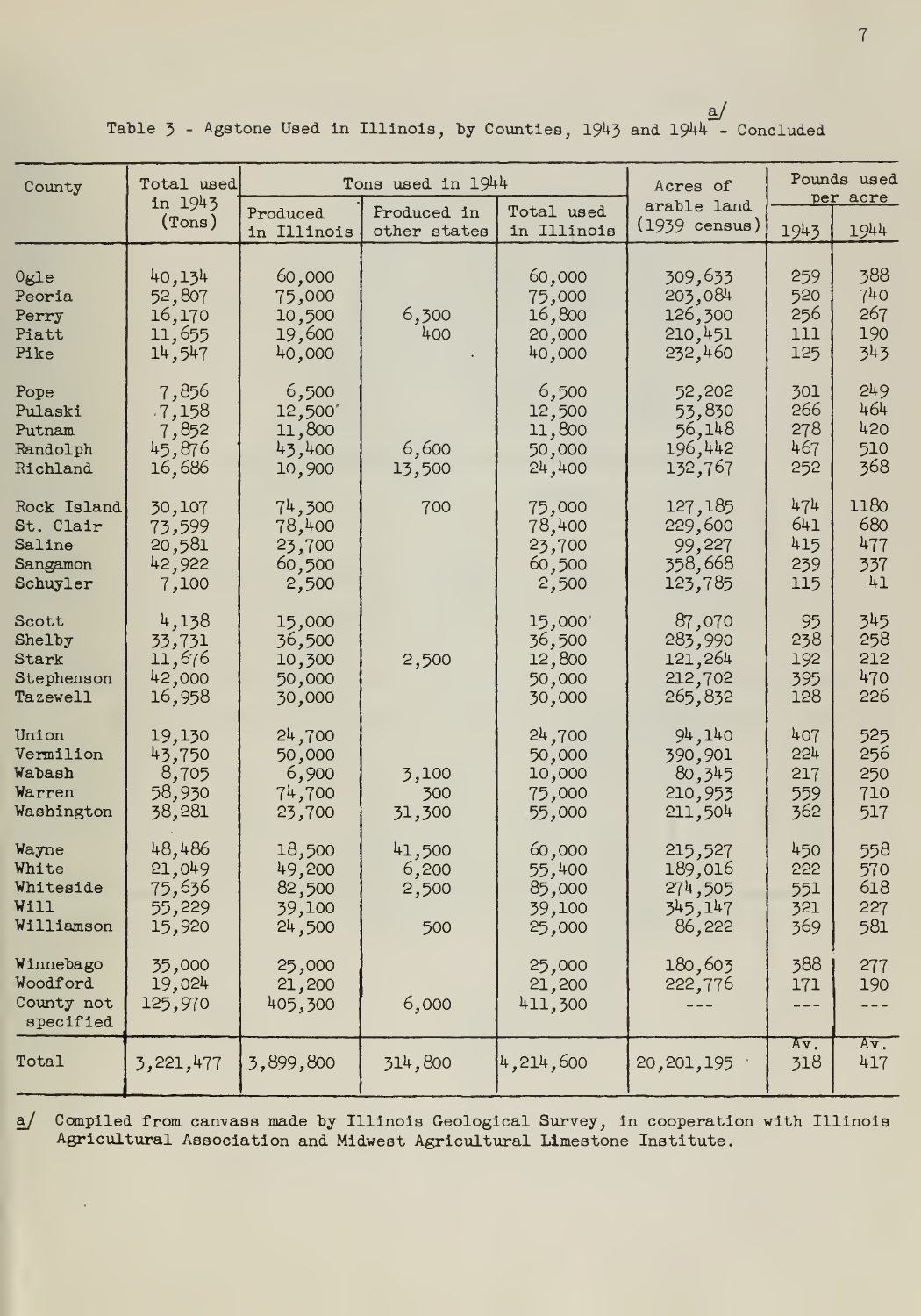## Table 4 - Agstone Produced in Other States and Used a/ in Illinois, 1939–1944 –

|  | $(in \; tons)$ |  |
|--|----------------|--|
|--|----------------|--|

| Year | Amount<br>sold in<br>Illinois | Percent of<br>total Illinois<br>consumption |
|------|-------------------------------|---------------------------------------------|
| 1939 | 71,775                        | 5.1                                         |
| 1940 | 106,912                       | 5.9                                         |
| 1941 | 95,226                        | 3.2                                         |
| 1942 | 171,035                       | 4.5                                         |
| 1943 | 166,518                       | 5.3                                         |
| 1944 | 314,800                       | 7.5                                         |

 $\underline{a}$ 

From canvass made by Illinois Geological Survey,

Table 5 - Agstone Produced in Illinois and Marketed a

in Other States, 1939–1944

|  | $(in \; tons)$ |  |
|--|----------------|--|
|--|----------------|--|

| Year                                         | Wisconsin                                       | Iowa                   | Missouri                          | Kentucky                                         | Indiana                                               | Other States                                             | Total                                                    |
|----------------------------------------------|-------------------------------------------------|------------------------|-----------------------------------|--------------------------------------------------|-------------------------------------------------------|----------------------------------------------------------|----------------------------------------------------------|
| 1939<br>1940<br>1941<br>1942<br>1943<br>1944 | 950<br>$---$<br>450<br>$\frac{1}{2}$<br>$- - -$ | 100<br>11,000<br>7,683 | 441<br>353<br>867<br>203<br>1,192 | 4,751<br>5,450<br>940<br>9,700<br>1,000<br>8,900 | 3,527<br>3,800<br>1,800<br>28,811<br>34,579<br>46,302 | 19,450<br>15,225<br>1,125<br>19,853<br>28,200<br>110,318 | 28,169<br>25,778<br>4,832<br>59,017<br>75,971<br>173,211 |

a/ From canvass made by Illinois Geological Survey.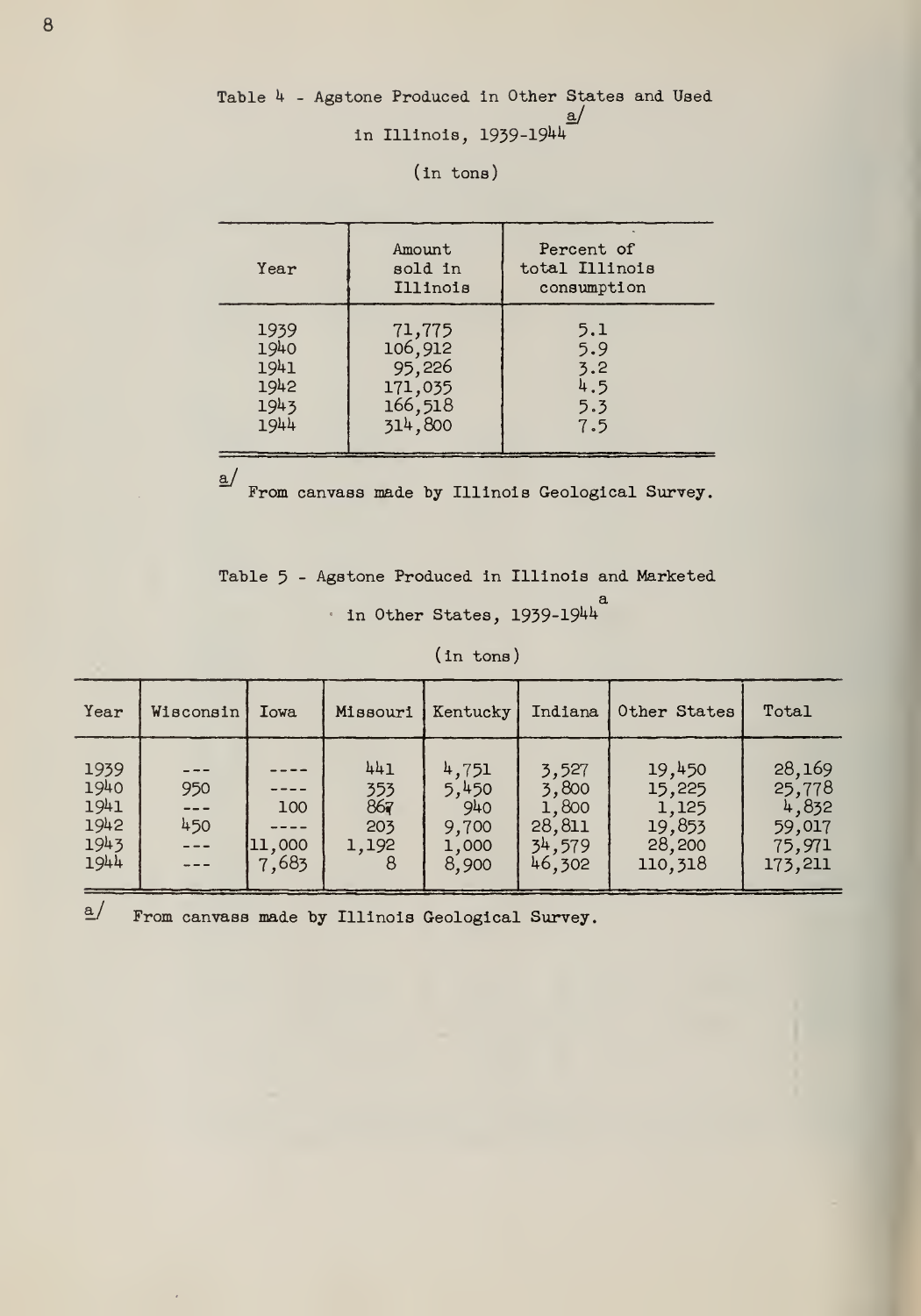

AGSTONE USED IN 1944 County averages are given in pounds per acre of arable land

 $\sim$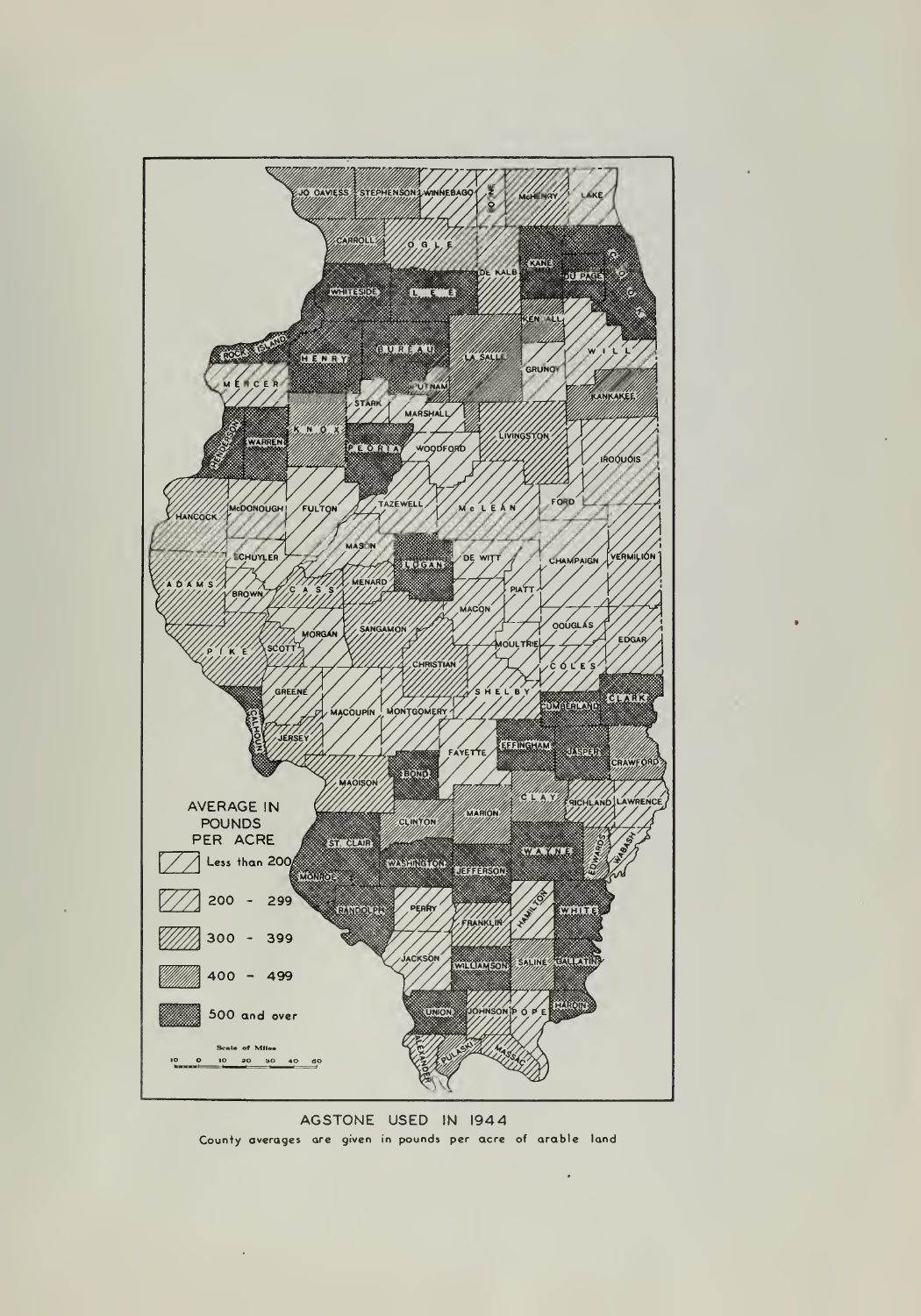**Production of the Second State** 

professional control of the control of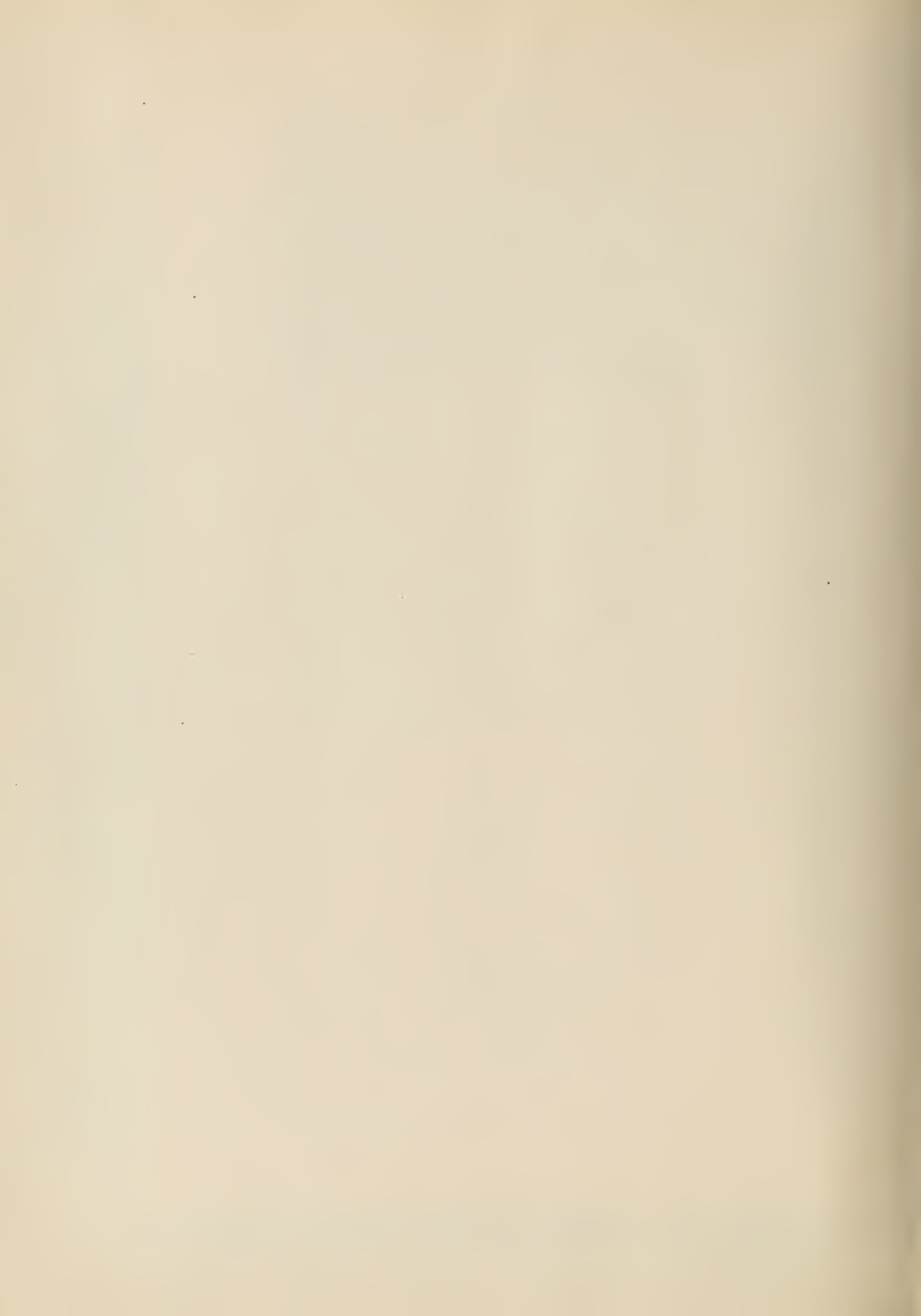$\bar{\gamma}$ 

 $\ddot{\phantom{0}}$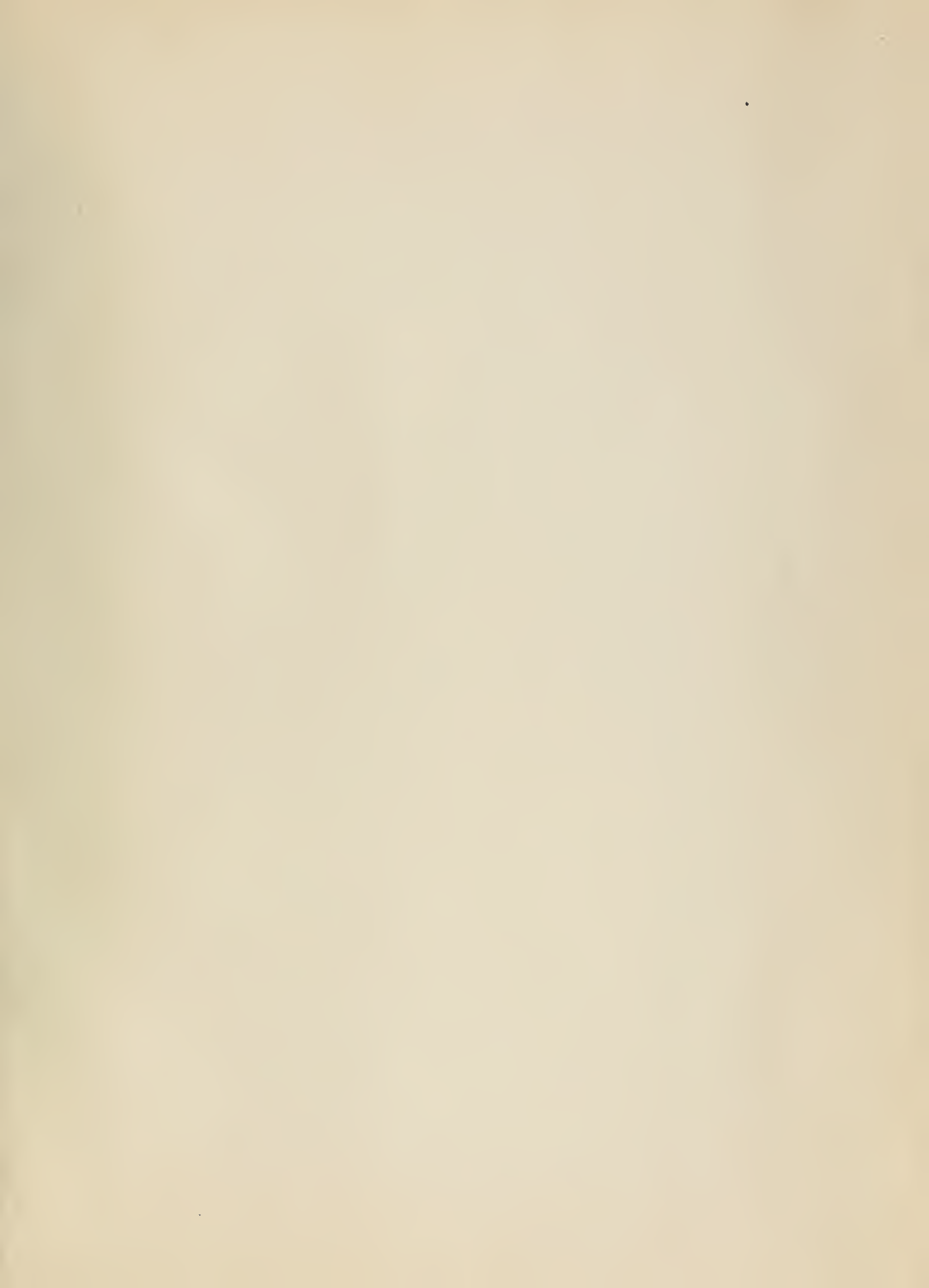$\mathcal{A}^{\mathcal{A}}$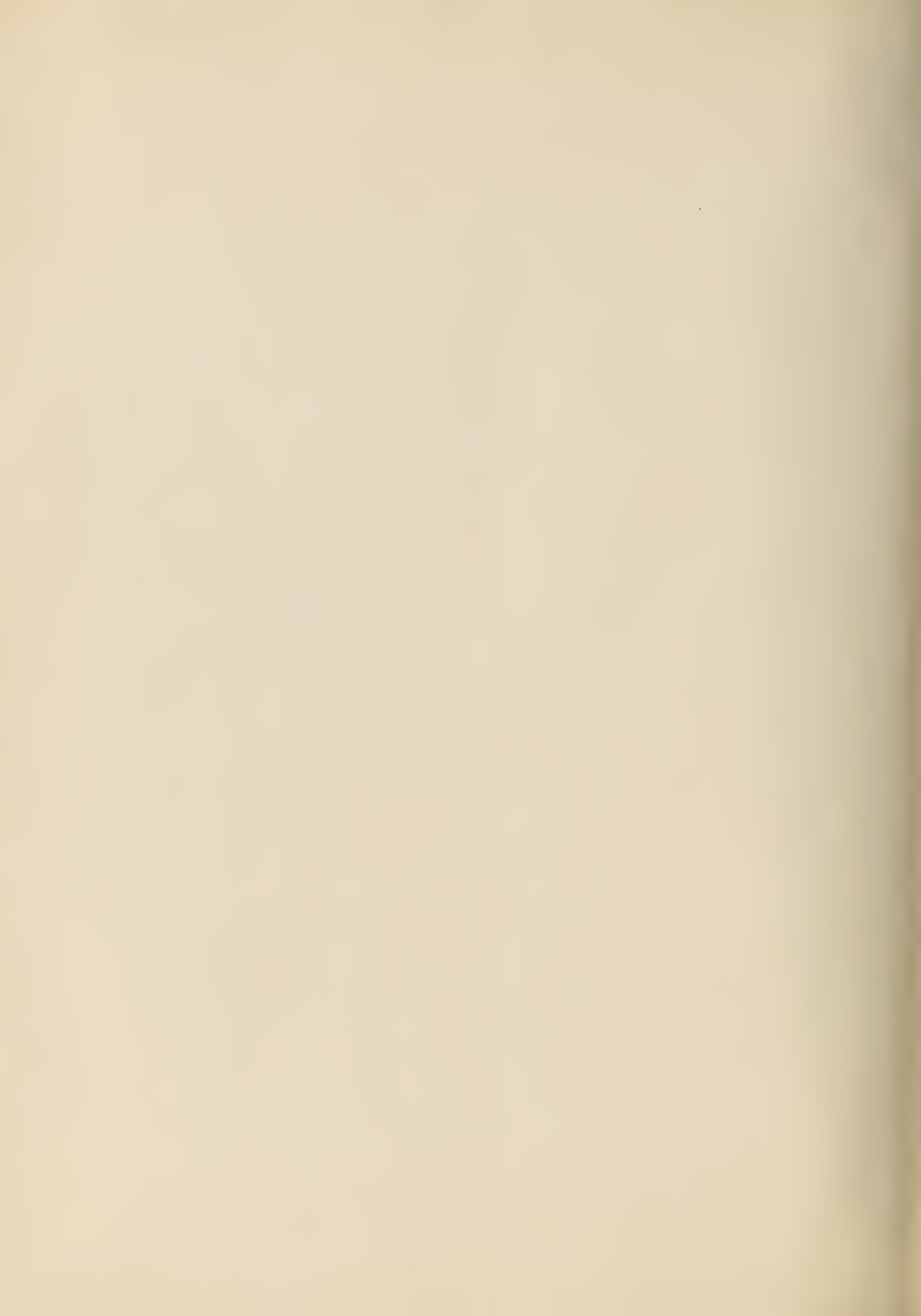